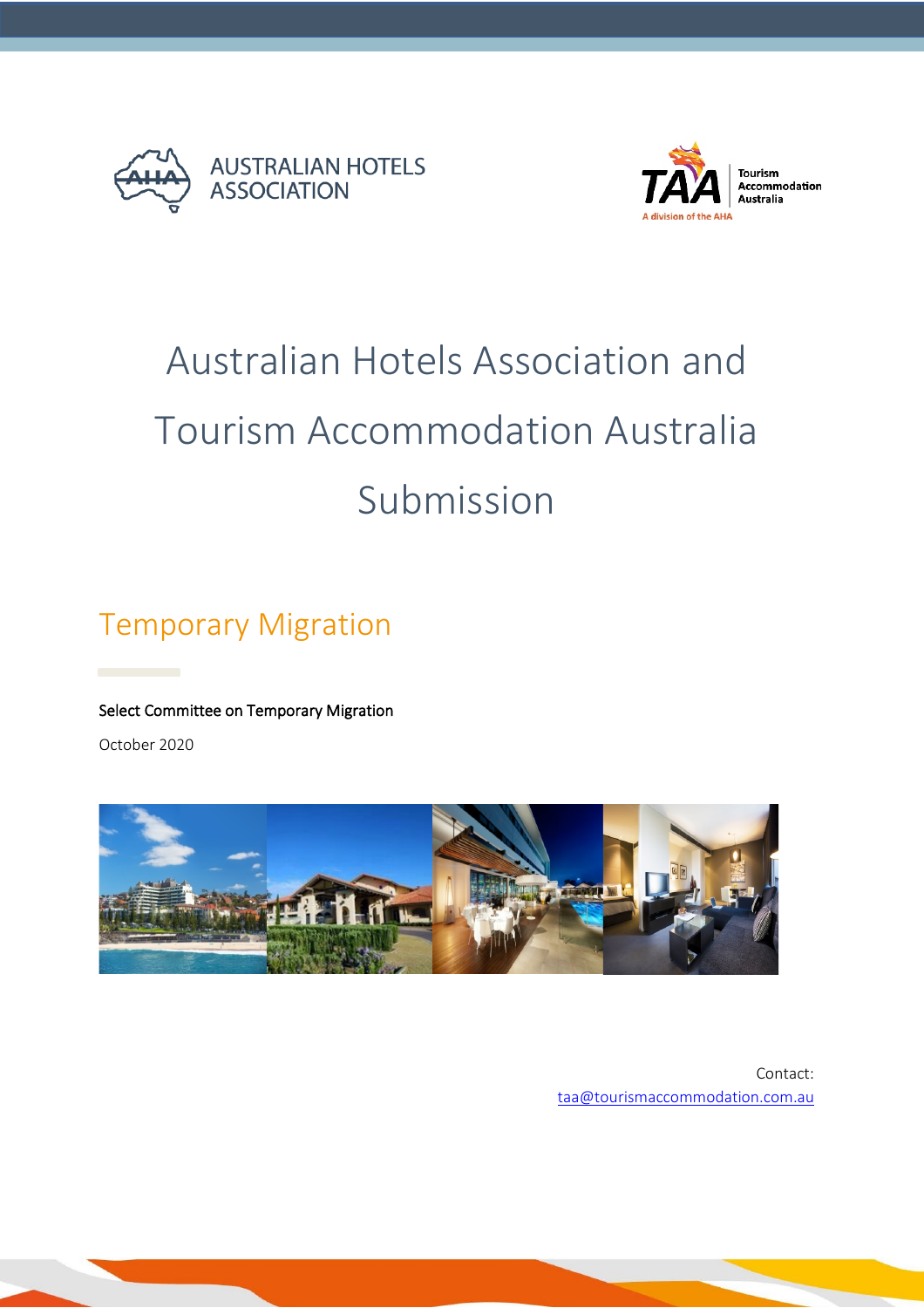



Tourism<br>Accommodation<br>Australia

# Contents

| Australian Hotels Association (AHA) & Tourism Accommodation Australia (TAA)4                    |  |
|-------------------------------------------------------------------------------------------------|--|
| The impact of temporary skilled and unskilled migration on Australia's economy & labour market, |  |
|                                                                                                 |  |
|                                                                                                 |  |
|                                                                                                 |  |
|                                                                                                 |  |
|                                                                                                 |  |
|                                                                                                 |  |
|                                                                                                 |  |
|                                                                                                 |  |
|                                                                                                 |  |
|                                                                                                 |  |
|                                                                                                 |  |
|                                                                                                 |  |
|                                                                                                 |  |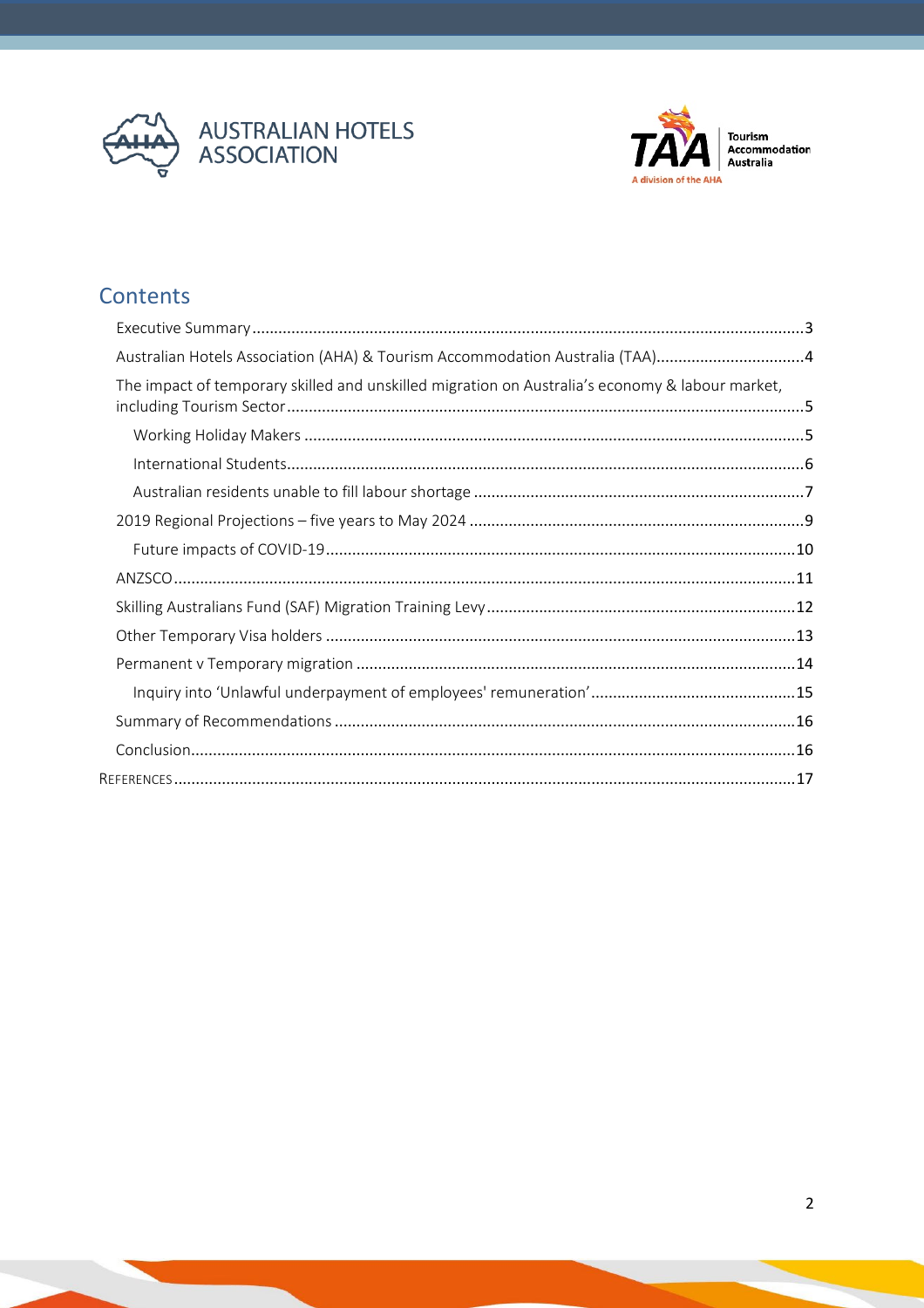



#### <span id="page-2-0"></span>EXECUTIVE SUMMARY

The Australian Hotels Association (AHA) and Tourism Accommodation Australia (TAA) welcome the opportunity to make a submission to the Senate Select Committee on Temporary Migration.

Anecdotally, the temporary migration program fills the necessary skills gap, encourages cultural exchange and closer ties between countries and serves as a two factor contributor to the tourism industry, particularly in regional Australia, via:

- 1. Temporary migrants are key contributors to the labour force, especially within regional Australia
- 2. Temporary migrants, such as Working Holiday Makers(WHMs) are high value travellers, spending an average of \$10,100 per trip

The evolution of COVID-19 in Australia, has seen a mass departure of temporary migrants. As a point of reference, a mass departure of as many as 50,000 WHMs was reported in June 2020, this decline set to hinder the industry's ability to recover.<sup>[1](#page-2-1)</sup>

Historically, temporary migrants are key to filling tourism industry roles, especially in regional Australia, where local workers are usually not available and activating and supporting regional economies. Whilst the health response to COVID-19 has been necessary, it has not only forced the closure of hotel accommodation businesses but ensued a complete tourism shutdown.

The impact of COVID-19 and effective response has had wide spread effects on Australian tourism businesses and workers, inclusive of temporary migrants. As previously stated, although there has been a somewhat mass departure, many temporary migrants remain in Australia due to the border closures.

Our submission calls for government to recognize the importance retaining and attracting temporary migrants as a vital element to our COVID-19 recovery. Temporary Migrants have the ability to re-activate regional tourism economies and support local business with industry labour and skills.

<span id="page-2-1"></span><sup>1</sup> (ABC, 2020)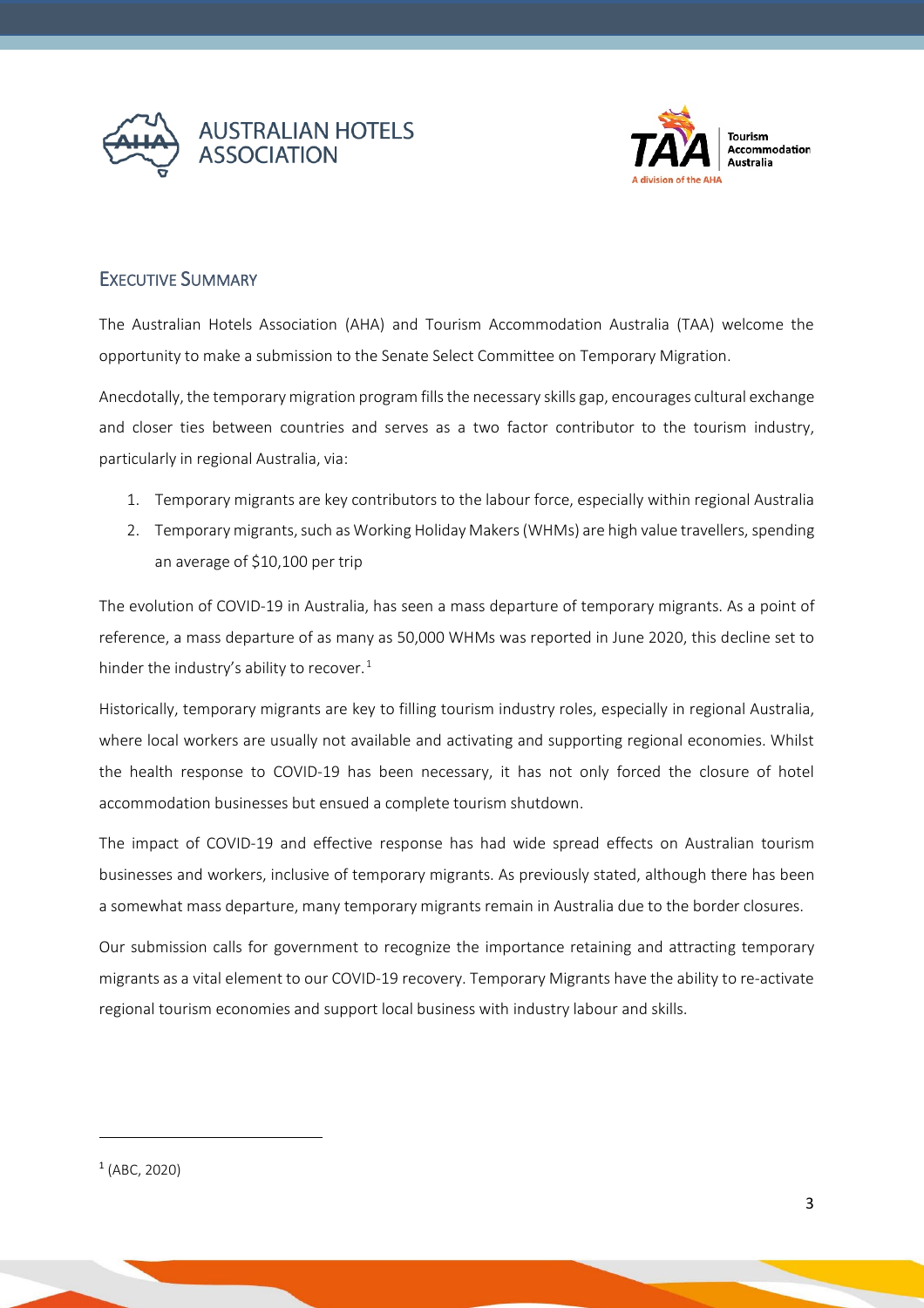



# <span id="page-3-0"></span>AUSTRALIAN HOTELS ASSOCIATION (AHA) & TOURISM ACCOMMODATION AUSTRALIA (TAA)

Our membership is diverse and represents licensed businesses from small bars, restaurants, taverns, pubstyle hotels through to three, four and five-star international accommodation hotels and resorts located in each state and territory.

Our role is to represent the best business and commercial interests of our members through services, advocacy and policies that reflect the best interests of our members. We are committed to ensuring the recovery, future development and growth of the sector within Australia's tourism industry.

The AHA and TAA recognises the importance of working with government departments and stakeholders and we have a demonstrated history of achievement in working with national, state and local government agencies, law enforcement agencies, educators, universities, and other organisations.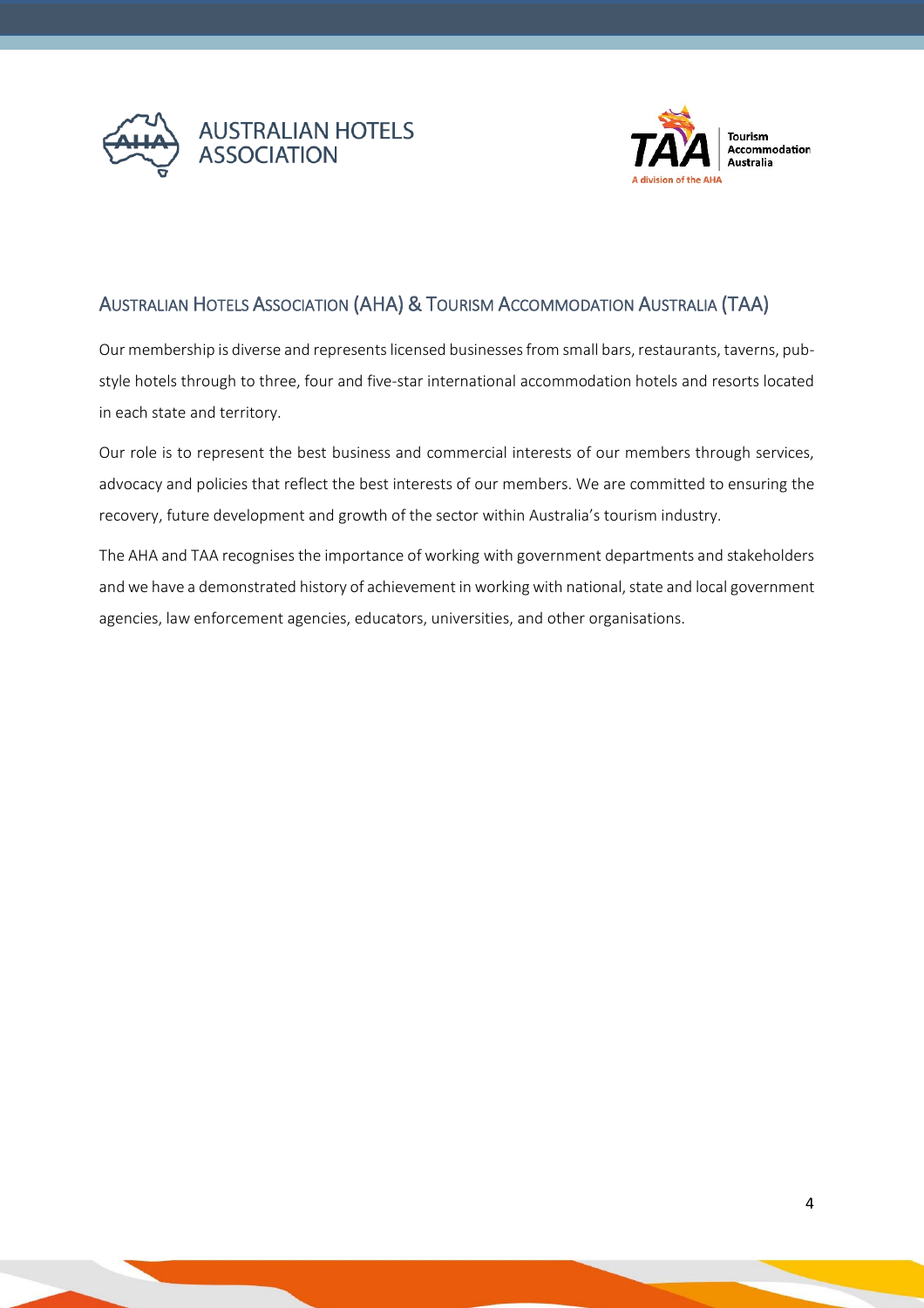



# <span id="page-4-0"></span>THE IMPACT OF TEMPORARY SKILLED AND UNSKILLED MIGRATION ON AUSTRALIA'S ECONOMY & LABOUR MARKET, INCLUDING TOURISM SECTOR

The hotel accommodation industry, especially in regional and remote areas rely heavily on temporary migration to support the industry that prior to COVID-19 was experiencing a severe skills shortage. This is supported by the report released by CEDA in 2019 stating more than half of the two million temporary migrants in Australia in early 2019 worked across four industries, the first of which was the accommodation and food services industry.<sup>[2](#page-4-2)</sup>

Throughout this submission will assess various visas within Temporary Migration as case studiesto outline its value to both the Australian economy and labour force.

#### <span id="page-4-1"></span>*WORKING HOLIDAY MAKERS*

Valuable working holiday maker and seasonal worker programs deliver enthusiastic and mobile young workers particularly into the regions to provide the labour needed when it is most useful. These workers generally have skills above the seasonal job requirements, which increases the productivity benefit to industries such as agriculture and tourism. This seasonal work is often not attractive or suitable for young unemployed Australians who are looking for longer-term employment solutions that are a closer to their home and support networks.

A report published by Tourism Research Australia suggested that a total of 306,500 WHMs arrived in Australia for the year ending March 2019. In this study, hospitality was noted as one of the top employment avenues for WHMs.

Considering the majority of the temporary visa's cumulative \$3.2 billion spend in year ending March 2019 was spent on accommodation, food and drink, this segment is considered highly valuable to the tourism sector pre-COVID. This figure suggests that temporary migrants including the likes of WHMs are likely to spend 22% more on average per trip then other youth travelers. Despite the fact WHM stay an average of 151 nights it is clear that their travel spend is dispersed across local economies as 42% of WHMs visiting between 3 and 7 locations whilst 22% visit more than 8 locations during their Australian visit.

<span id="page-4-2"></span><sup>2</sup> (CEDA, 2019)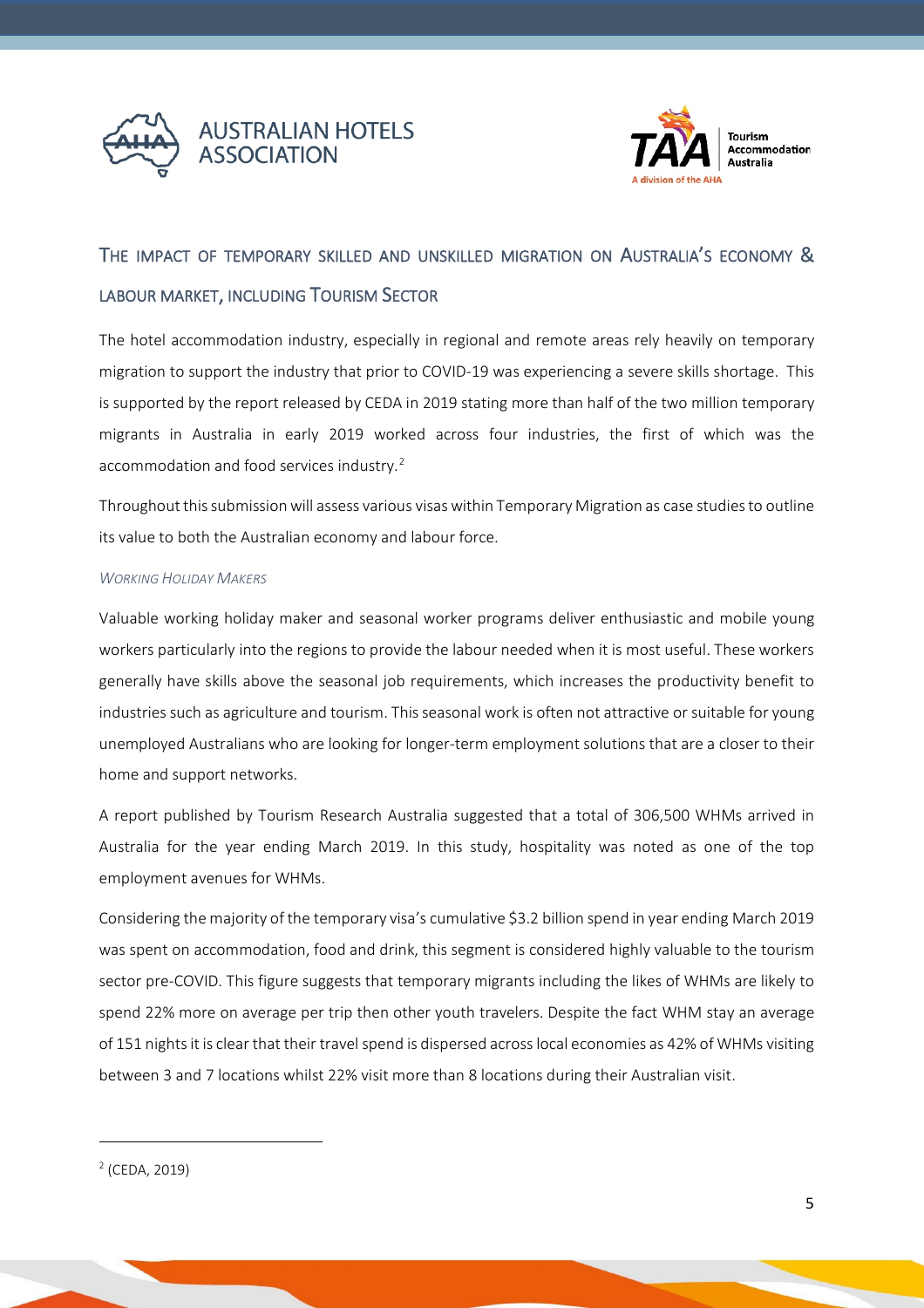



As the economic benefit of WHM, particularly through the tourism dollars they spend, is very high, without this visa, we would be economically worse off, and regional communities will suffer from lack of access to the labour they need to satisfy seasonal demand.

The latest figures from the National Institute of Labour Studies at Flinders University found that WHMs alone created 23,000 jobs in the Australian economy and spent two and a half times more than they earned, again reinforcing the high value of the WHM travel spend.

WHMs consistently provide adequate support, especially in regional Australia, as the peaks and troughs of seasonal labour needs are in motion. Temporary Migration visas effectively place young and mobile workers into regions fulfilling these labour needs when it is most valuable. Such seasonal work is not suitable for young Australian's who seek longer-term employment or navigate their career trajectory.

As the pandemic restricts free movement and travel, temporary migration will be required in regional Australia to provide labour and skills to local businesses.

#### <span id="page-5-0"></span>*INTERNATIONAL STUDENTS*

International education is one of Australia's largest export industries worth over \$32 billion to the economy and contributing to the cost of research and educating Australians[3.](#page-5-1) There are also strong intangible benefits of soft power diplomacy and increased cultural understanding. As at July 2019, there were 927,411 international students studying in Australia, 97 percent of which are studying in our major cities, and 70 percent in NSW and Victoria combine[d4.](#page-5-2)

While they are here international students add to demands on infrastructure and housing as do tourists, but the economic benefit vastly outweighs the cost. The jobs generated by tourism and education exports provide opportunities for Australians to work in a growing service economy at a time when jobs in mining,

<span id="page-5-1"></span><sup>&</sup>lt;sup>3</sup> Department of Home Affairs & Treasury 2018, Shaping a Nation, <https://cdn.tspace.gov.au/uploads/sites/107/2018/04/Shaping-a-Nation-1.pdf>

<span id="page-5-2"></span><sup>4</sup> Department of Education and Training 2018, International Students in Regional Areas, https://internationaleducation.gov.au/research/Research-Snapshots/Documents/Location%20of%20International%20Students%20in%202019.pdf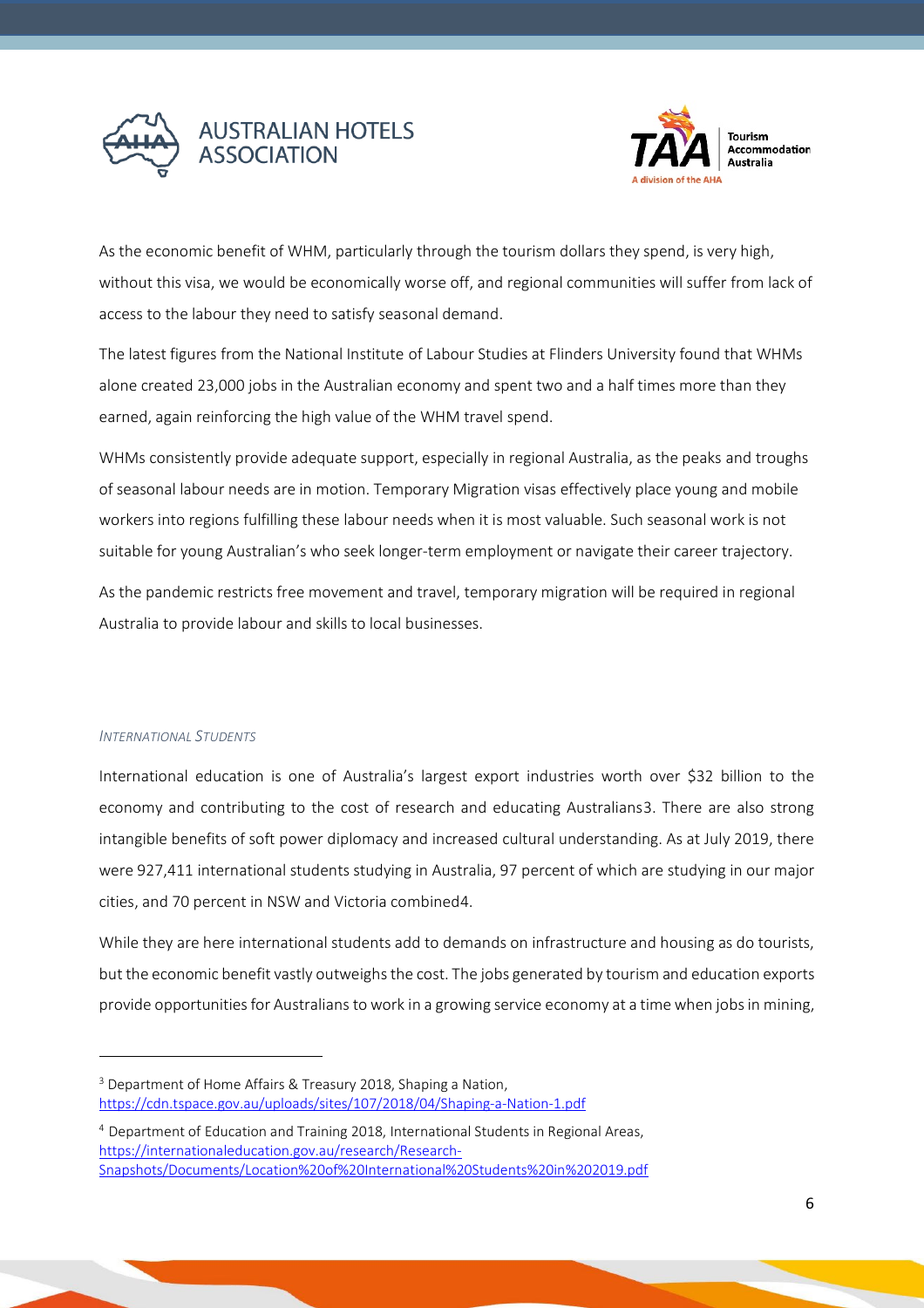



manufacturing and agriculture are falling in relative terms. There are also flow on benefits to jobs in construction and infrastructure to meet the needs.

International students are temporary migrants - around 85 per cent of international students leave Australia when their studies have concluded[5.](#page-6-1) For those that seek permanent residency, the benefit of a strong international education program is that these migrants are trained here, which makes their skills more relevant to Australia, yet without the costs of their education being paid for by Australians.

Although international students have limited work rights (up to 40 hours per fortnight), evidence indicates that only about half take up the opportunity to work, and those that do, work a median of around 15 hours per week[6](#page-6-2).

#### <span id="page-6-0"></span>*AUSTRALIAN RESIDENTS UNABLE TO FILL LABOUR SHORTAGE*

As reported in TAA NSW's 2019 Labour Benchmarking Study, the industries pre COVID-19 environment forecasted that 0.43 employees are required per accommodation room. The Tourism Investment Monitor revealed that there are 53,227 rooms in the pipeline (recorded as at 2018) from 305 projects. This projected a need for at least 22,887 additional workers (0.43 x 53,227 = 22,887). As recorded in 2017, there were 88,800 directly employed accommodation workers. Hence, 22,887 additional workers represented a 26% increase of the workforce in the coming years.

By 2020, the broader tourism sector was predicted to witness a shortfall of 150,000 workers. By May 2024 Accommodation and Food Services employment was projected to increase by 91,400 (or 10.0 per cent), supported by strength in both domestic and international tourism as a result of the lower Australian dollar and an expanding middle class in Asia. The Cafés, Restaurants and Takeaway Food Services sector is projected to make the largest contribution (of 77,400 jobs) to employment growth of any industry sector.

<span id="page-6-1"></span><sup>5</sup> Department of Home Affairs & Treasury 2018, Shaping a Nation, <https://cdn.tspace.gov.au/uploads/sites/107/2018/04/Shaping-a-Nation-1.pdf>

<span id="page-6-2"></span><sup>6</sup> Universities Australia 2018, Student Finances Survey 2017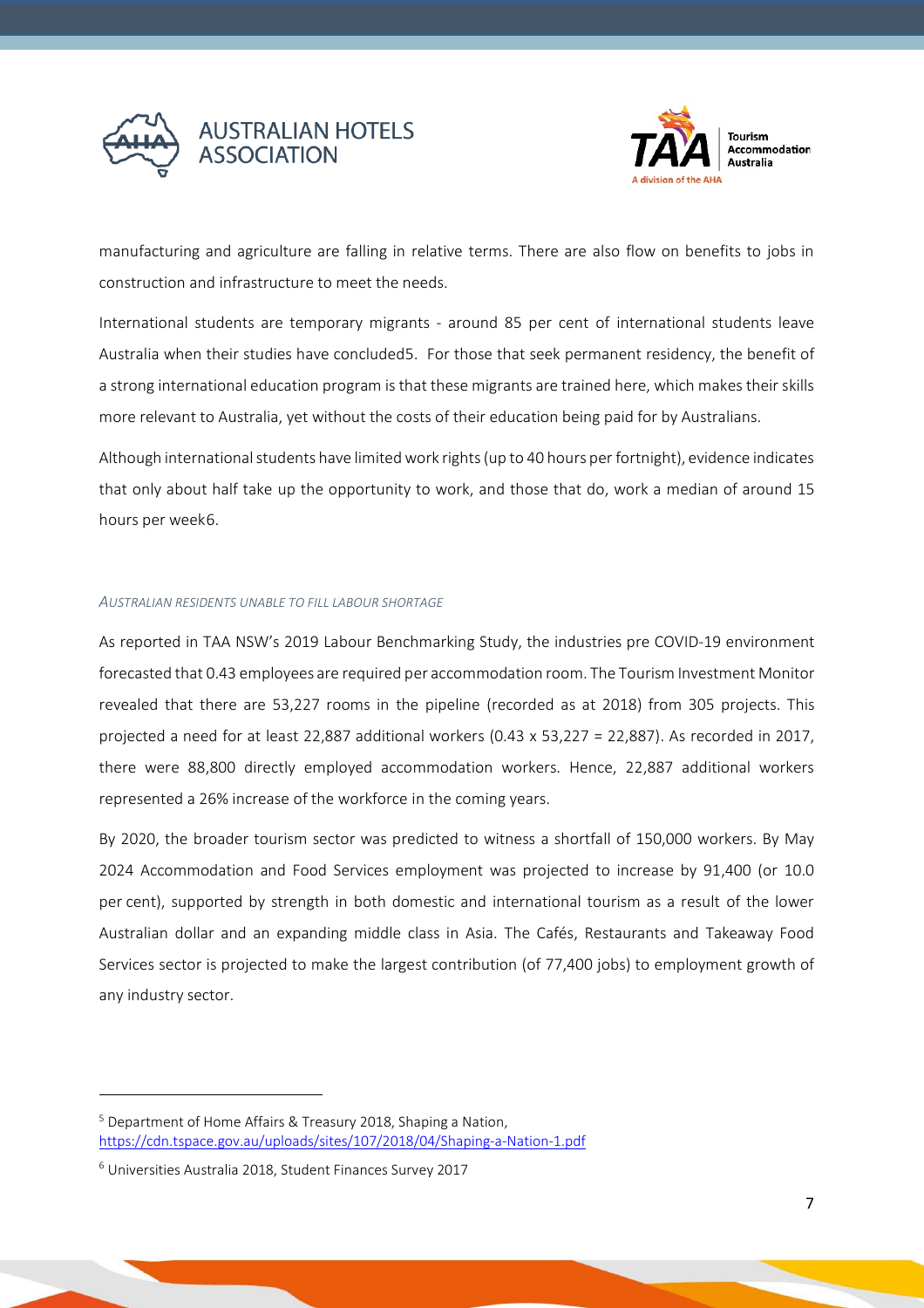



The accommodation sector relies on workers from overseas, both skilled and unskilled, for a range of different roles. International workers are both important in filling vacancies unable to be filled by the local labour supply and in facilitating the global exchange of skills through intra-corporate transfers (ICTs). Hotels have reported that visa restrictions are among the most common reasons they have lost key operational staff. [7](#page-7-0)

Employing Australian workers is always the first priority of accommodation businesses because it is the most efficient and lowest cost way of sourcing skilled and unskilled labour. However, our research shows that the following combine to create substantial labour market gaps across the accommodation sector:

- Limited applicants with sufficient skills, education and experience<sup>[;8](#page-7-1)</sup>
- Competition from other sectors;[9](#page-7-2)
- Growth in supply;
- Seasonality of demand in regional areas; and
- A lack of interest in careers in hospitality and tourism.<sup>[10](#page-7-3)</sup>

The projected increases included a need for:

- 8,900 Accommodation and Hospitality Managers (increase of 7.7%)
- 800 Hotel or Motel Managers (increase of 3.1%)
- 7,600 Café and Restaurant Managers (increase of 10.9%)
- 600 Hotel Service Managers (increase of 6.4%)
- 16,300 Chefs (increase of 16.1%)
- 3,800 Cooks (increase of 10%)
- 2,000 Bakers and Pastrycooks (increase of 6.4%)

As can be viewed in the table below extracted from the TAA NSW 2019 report, Accommodation and Food

<span id="page-7-0"></span><sup>7</sup> Ibid, p. iv*.*

<span id="page-7-1"></span><sup>8</sup> Ibid, p. 27*.*

<span id="page-7-2"></span><sup>9</sup> Ibid*.*

<span id="page-7-3"></span><sup>&</sup>lt;sup>10</sup> Colmar Brunton, Australian Trade Commission. Tourism and Hospitality Careers, 8 March 2016.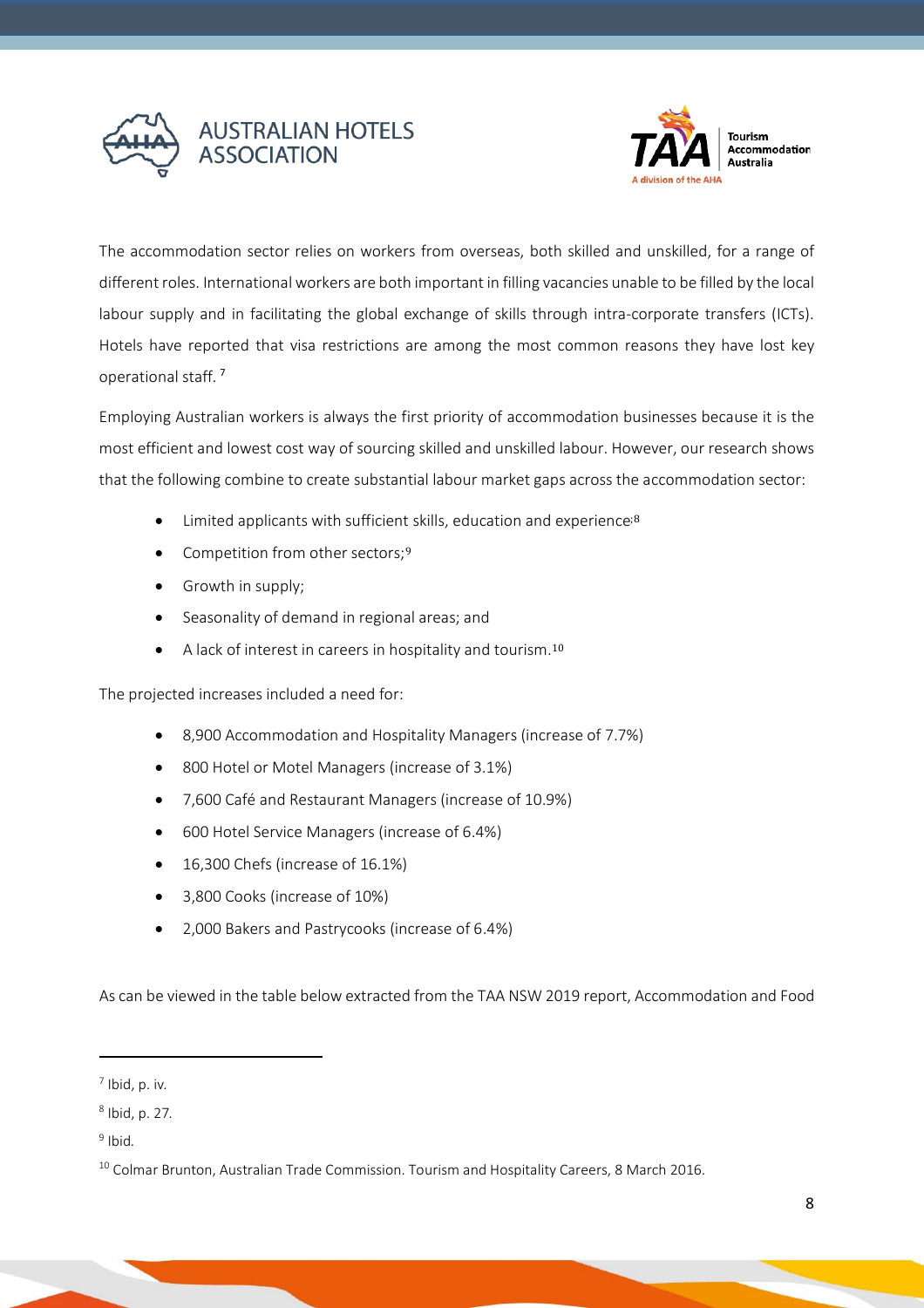



Services is set to experience the fourth highest growth in Regional Australia. Whilst these figures may no longer be accurate in the COVID-19 world we now live in, it is clear to see that the rebuilding of the hotel industry will be labour intensive, especially in areas that local Australian workers are not interested in pursuing.

It is very clear to both TAA and the AHA that COVID-19 has had devastatingly negative impacts on labour market activity in Australia. We anticipate months, if not years of uncertain economic and employment conditions. Whilst the employment projections of 2019 do not reflect the impact of COVID-19 and it is difficult to reflect the current and predict future labour market conditions, it is hoped that industry will be able to return to its previous level of growth and demand for labour. $^{11}$  $^{11}$  $^{11}$ 

<span id="page-8-0"></span>

| <b>REGION</b>                                   | <b>CAPITAL CITY</b><br><b>AUSTRALIA</b> | <b>REGIONAL AUSTRALIA</b> | <b>AUSTRALIA</b> |
|-------------------------------------------------|-----------------------------------------|---------------------------|------------------|
| Health Care and Social Assistance               | 14.0                                    | 16.7                      | 15.0             |
| <b>Education and Training</b>                   | 12.4                                    | 12.1                      | 12.2             |
| Professional, Scientific and Technical Services | 16.8                                    | 9.7                       | 15.1             |
| <b>Accommodation and Food Services</b>          | 10.7                                    | 8.8                       | 10.0             |
| Other Services                                  | 7.5                                     | 8.3                       | 7.4              |
| <b>Arts and Recreation Services</b>             | 11.6                                    | 8.2                       | 10.4             |
| Construction                                    | 10.6                                    | 7.6                       | 9.7              |
| Administrative and Support Services             | 8.5                                     | 6.4                       | 7.7              |
| <b>Public Administration and Safety</b>         | 6.3                                     | 6.3                       | 6.2              |
| <b>Financial and Insurance Services</b>         | 4.5                                     | 5.5                       | 4.6              |
| Electricity, Gas, Water and Waste Services      | 4.5                                     | 4.3                       | 4.4              |

## 2019 REGIONAL PROJECTIONS – FIVE YEARS TO MAY 2024

<span id="page-8-1"></span><sup>11</sup> (TAA, 2020)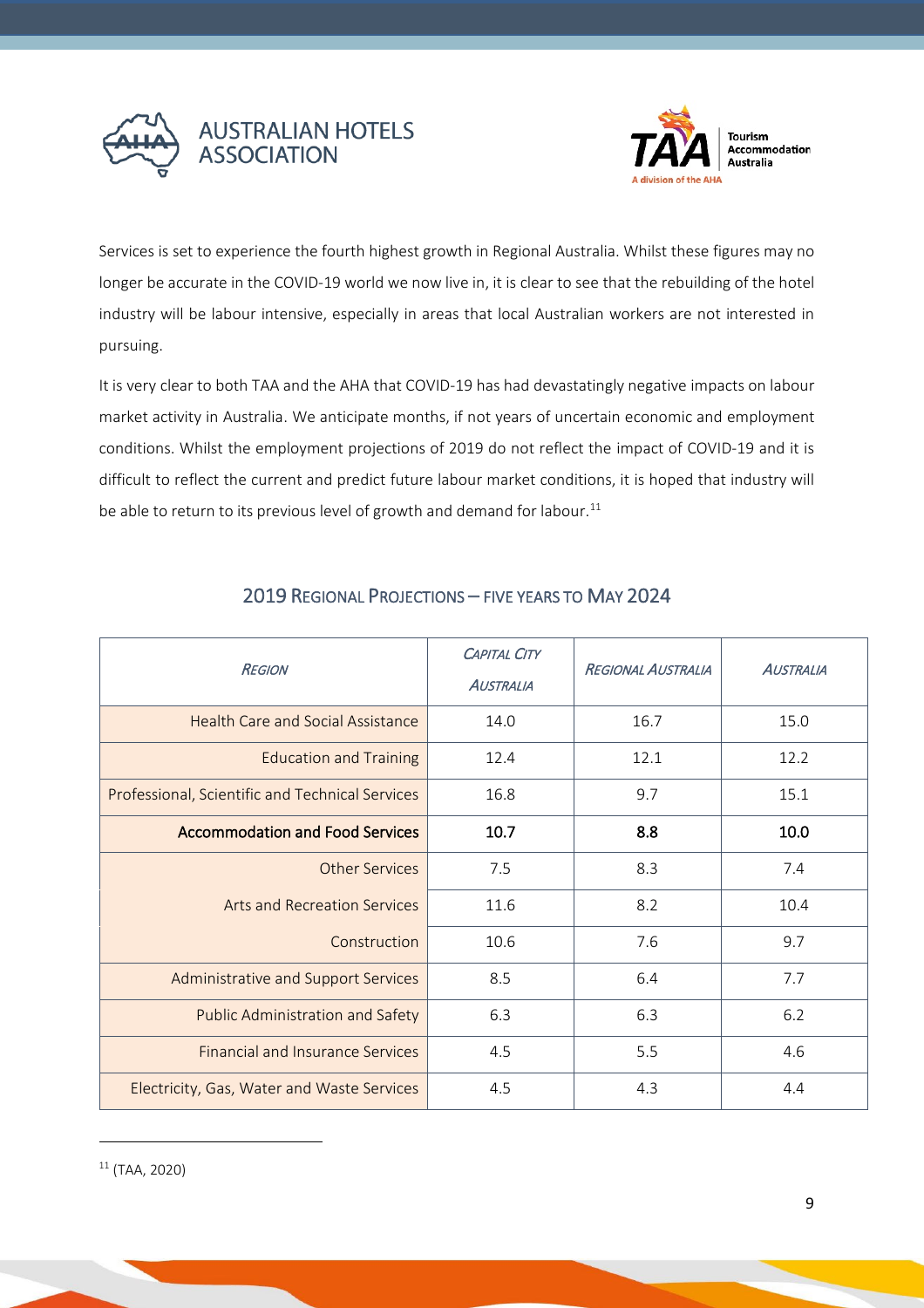



**Tourism** Accommodation **Australia** 

| Transport, Postal and Warehousing        | 7.8    | 3.9    | 6.6    |
|------------------------------------------|--------|--------|--------|
| <b>Mining</b>                            | 9.7    | 3.6    | 6.2    |
| <b>Wholesale Trade</b>                   | 2.7    | 2.6    | 2.6    |
| <b>Retail Trade</b>                      | 6.1    | 2.0    | 4.8    |
| Information Media and Telecommunications | $-0.6$ | 1.4    | $-0.3$ |
| Rental, Hiring and Real Estate Services  | 7.2    | 0.9    | 5.7    |
| Manufacturing                            | $-0.9$ | 0.8    | $-0.4$ |
| Agriculture, Forestry and Fishing        | $-2.4$ | $-0.9$ | $-1.2$ |
| Total (industry)                         | 9.0    | 7.1    | 8.3    |

#### <span id="page-9-0"></span>*FUTURE IMPACTS OF COVID-19*

As experienced previous to COVID-19, the hotel industry, especially in regional Australia will face significant challenges when re-building their workforce with skilled and experienced employees. As it stands the industries' workforce comprises of a complex mix of local and overseas workers that are engaged across various contracts spanning from full to part time or casual. Temporary Migration Visas assume the ability of workers to contribute their skills and experience to regional Australian Businesses.

The TAA and AHA have dedicated much of pre-COVID-19 assisting industry in its plight to accessing and attracting skilled labour. As identified in the 2015-2020 Tourism and Labour Force Survey, there is a dire need for skilled labour in the industry.

If we are to build a pipeline of local workers to fill skills shortages in the wake of COVID-19 recovery, we require skilled workers today to help train and mentor Australian apprentices and trainees. For example, if a business cannot source a reliable, skilled and full time chef to service their needs, they effectively cannot reopen in many cases. This jeopardises the jobs of other workers who are employed at the business.

With industry primarily focused on reinstating their workforce and re-opening their properties, skilled and trained labour will be imperative to assist in the recovery efforts. If WHM have the necessary skills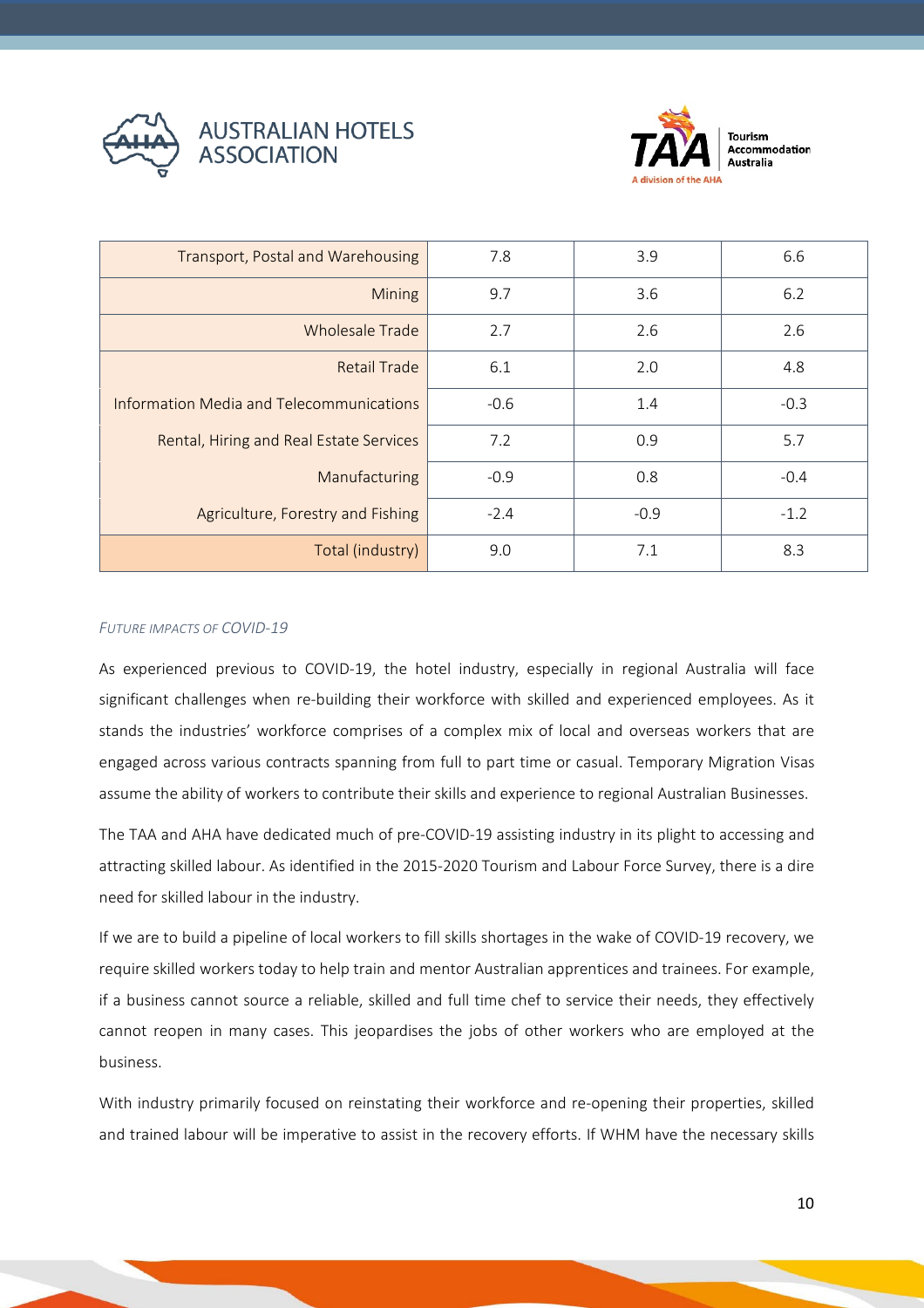



and experience, they should be able to transition to the skilled migration pathway, either through the employer sponsored stream of the independent stream.

This will allow businesses who have employed and trained Temporary Migration Visa holders to retain the employee during COVID-19 recovery, assuring stability and continuity in these uncertain times.

## <span id="page-10-0"></span>**ANZSCO**

One of the pillars of labour market statistical infrastructure is the Australian and New Zealand Standard Classification of Occupations (ANZSCO). This infrastructure maintained by the Australian Bureau of Statistics (ABS) includes information from the Census and underpins a wide range of labour market data such as job outlook information and occupation lists that determine migration eligibility.

Despite major changes to the economy and jobs, including new jobs driven by technology as well as changes to the level of skill needed in certain jobs, ANZSCO has only been reviewed and revised twice (2009 and 2013) since its introduction in 2006 (having transitioned from the previous ASCO codes). Canada, which has a similar classification of occupations, has had regular revisions with a structural review scheduled every ten years (2001, 2006, 2011, and 2016). A major review of ANZSCO is long overdue. Occupations in ANZSCO are out of date in that skill levels are not reflective of the current work performed and for many industries it is woefully inadequate in assessing the skill needs in the context of new occupations. However, the Australian Bureau of Statistics (ABS), custodians of the statistical product say that they are unable to commence a review due to labour and resource constraints and competing priorities. Regular review of major statistical infrastructure such as the ANZSCO needs to be built into the normal operating budget of the ABS. The ABS is yet to commit to a review in the future, only that it will be considered post the 2021 Census process.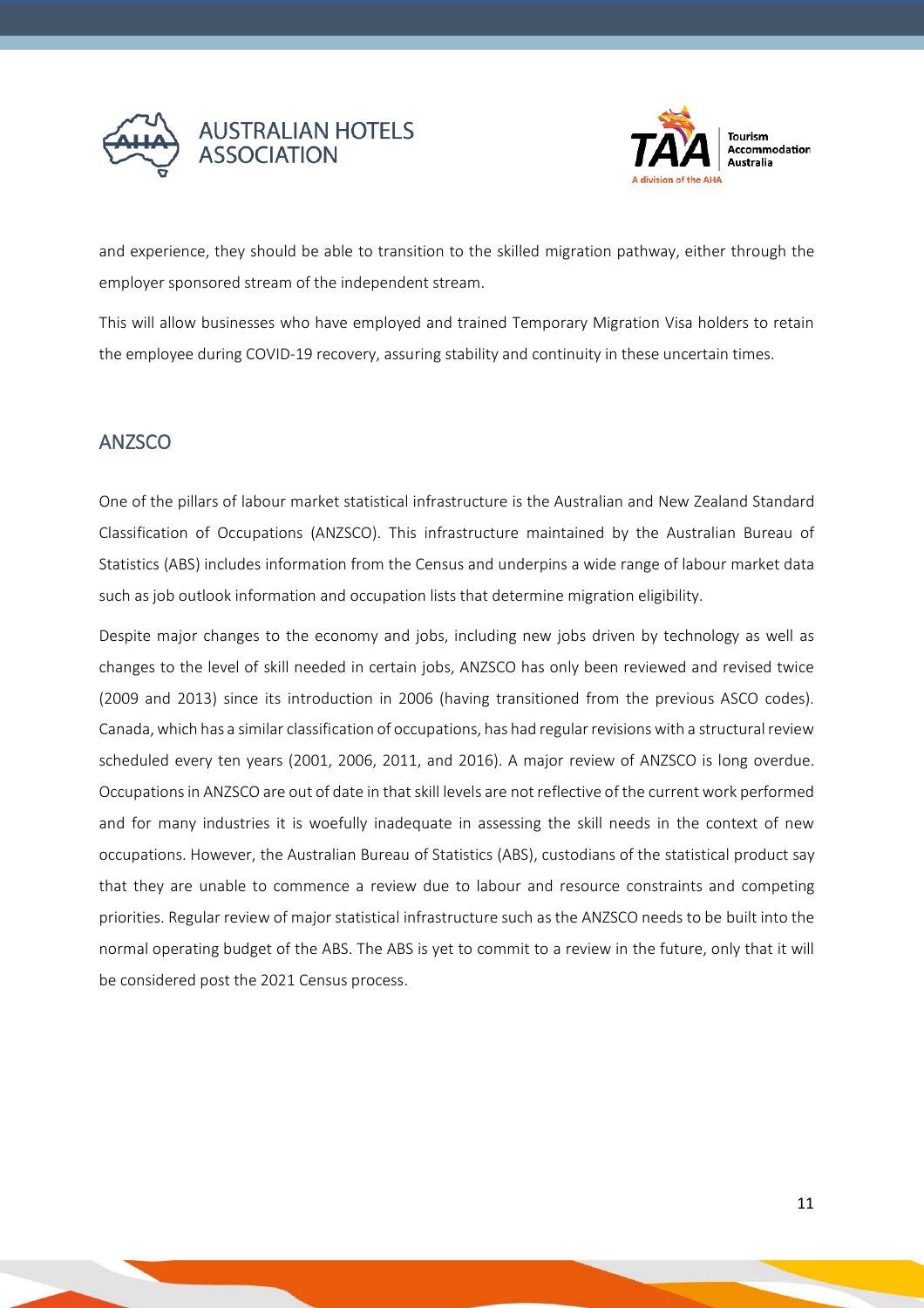



### <span id="page-11-0"></span>SKILLING AUSTRALIANS FUND (SAF) MIGRATION TRAINING LEVY

TAA & the AHA does not support the direct connection between the SAF migration training levy and the Skilling Australians Fund National Partnership Agreement for apprenticeships. This has created unnecessary complexity around the convoluted funding arrangement at both ends.

The quantum of the SAF levy is a major issue for business. The quantum of the levy is excessive and surpasses what was recommended by the 457-programme integrity review[12.](#page-11-1) Adding to this is the upfront nature of the levy and inadequate refund policy, which is proving to be a huge burden for small business. Similar to representations made in our 2019-20 Pre-budget submission, it is recommended the levy be halved to \$600 per year for small business and \$900 for large business for each sponsored temporary migrant instead of the current fees which are:

|                                        | <b>SMALL BUSINESS</b>      | <b>LARGE BUSINESS</b>        |  |
|----------------------------------------|----------------------------|------------------------------|--|
| <b>STREAM</b>                          | (ANNUAL TURNOVER LESS THAN | <b>(ANNUAL TURNOVER MORE</b> |  |
|                                        | <b>\$10 MILLION)</b>       | THAN \$10 MILLION)           |  |
| TSS (short-term stream for 2 years)    | \$2,400                    | \$3,600                      |  |
| TSS (medium-term stream up to 4 years) | \$4,800                    | \$7,200                      |  |

Under the previous training benchmarks, there was an option for employers to demonstrate that they invested in training by proving that they spent equivalent of 1% of payroll (benchmark) or more on training. We support this avenue of demonstrating a commitment to training and that in these circumstances an additional levy is not payable.

In addition, it is a significant concern that the levy is payable upfront for the full duration of the visa with a refund available only in limited circumstances[13:](#page-11-2)

<span id="page-11-1"></span><sup>12</sup> Azarias, J et al 2014, Robust New Foundations: A Streamlined, Transparent and Responsive System for the 457 Programme, Commonwealth of Australia.

<span id="page-11-2"></span><sup>&</sup>lt;sup>13</sup> Department of Home Affairs 2018, [https://immi.homeaffairs.gov.au/visas/employing-and-sponsoring](https://immi.homeaffairs.gov.au/visas/employing-and-sponsoring-someone/sponsoring-workers/learn-about-sponsoring/cost-of-sponsoring)[someone/sponsoring-workers/learn-about-sponsoring/cost-of-sponsoring](https://immi.homeaffairs.gov.au/visas/employing-and-sponsoring-someone/sponsoring-workers/learn-about-sponsoring/cost-of-sponsoring)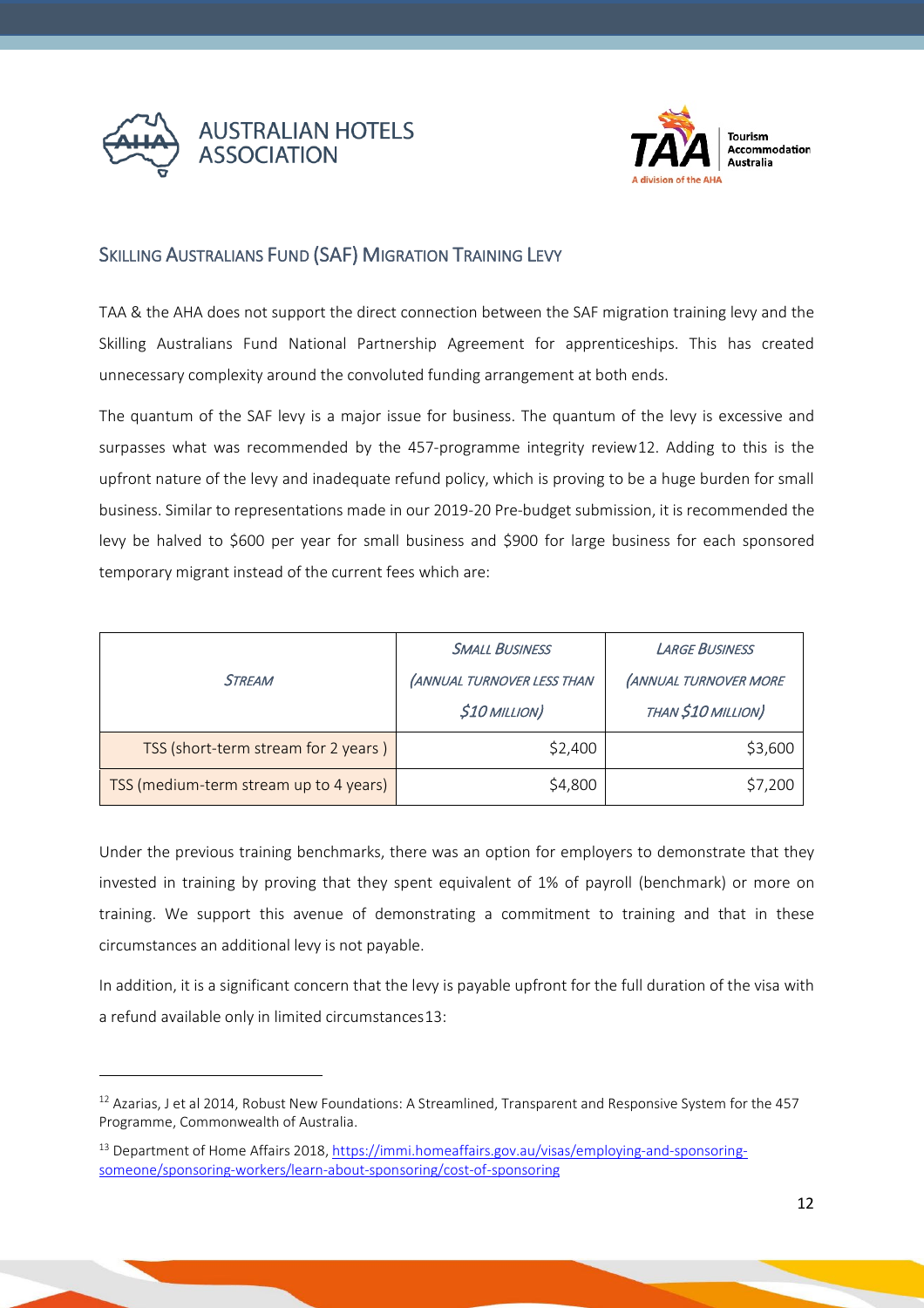



- o Where the migrant fails the health or character checks
- o The sponsorship and visa applications are approved but the migrant does not arrive or commence employment
- o The visa holder leaves the sponsoring employer within the first 12 months of employment where the visa period was for more than 12 months (refund is only given for unused full years)
- o The nomination fee is refunded

TAA & the AHA recommends that the ability to access refunds should be extended to ensure that in all cases where the application has not been successful, the training levy would be refunded.

## <span id="page-12-0"></span>OTHER TEMPORARY VISA HOLDERS

Much is often made of the relatively large number of temporary visa holders with work rights in Australia. The table below summarises the temporary visa holders with some work rights in country:

| TEMPORARY WORK VISAS*                   | DECEMBER 2018 | DECEMBER 2019 | PERCENTAGE<br><b>CHANGE</b> |
|-----------------------------------------|---------------|---------------|-----------------------------|
| <b>New Zealand Citizens</b>             | 656,983       | 668,687       | 1.78%                       |
| <b>Working Holiday Makers</b>           | 145,479       | 141,142       | $-3.00\%$                   |
| <b>Temporary Graduate</b>               | 70,049        | 89,324        | 27.52%                      |
| Temporary Resident (Skilled Employment) | 136,007       | 119,160       | $-12.39%$                   |
| Temporary Resident (Other Employment)   | 35,944        | 39,079        | 8.72%                       |
| <b>Other Temporary</b>                  | 2,977         | 3,240         | 8.83%                       |
| International Students                  | 433,624       | 480,543       | 10.82%                      |
| <b>Crew and Transit</b>                 | 25,112        | 23,748        | 5.43%                       |
| <b>Bridging Visa Holders</b>            | 188,773       | 216,141       | 14.50%                      |

\*Includes secondary visa holders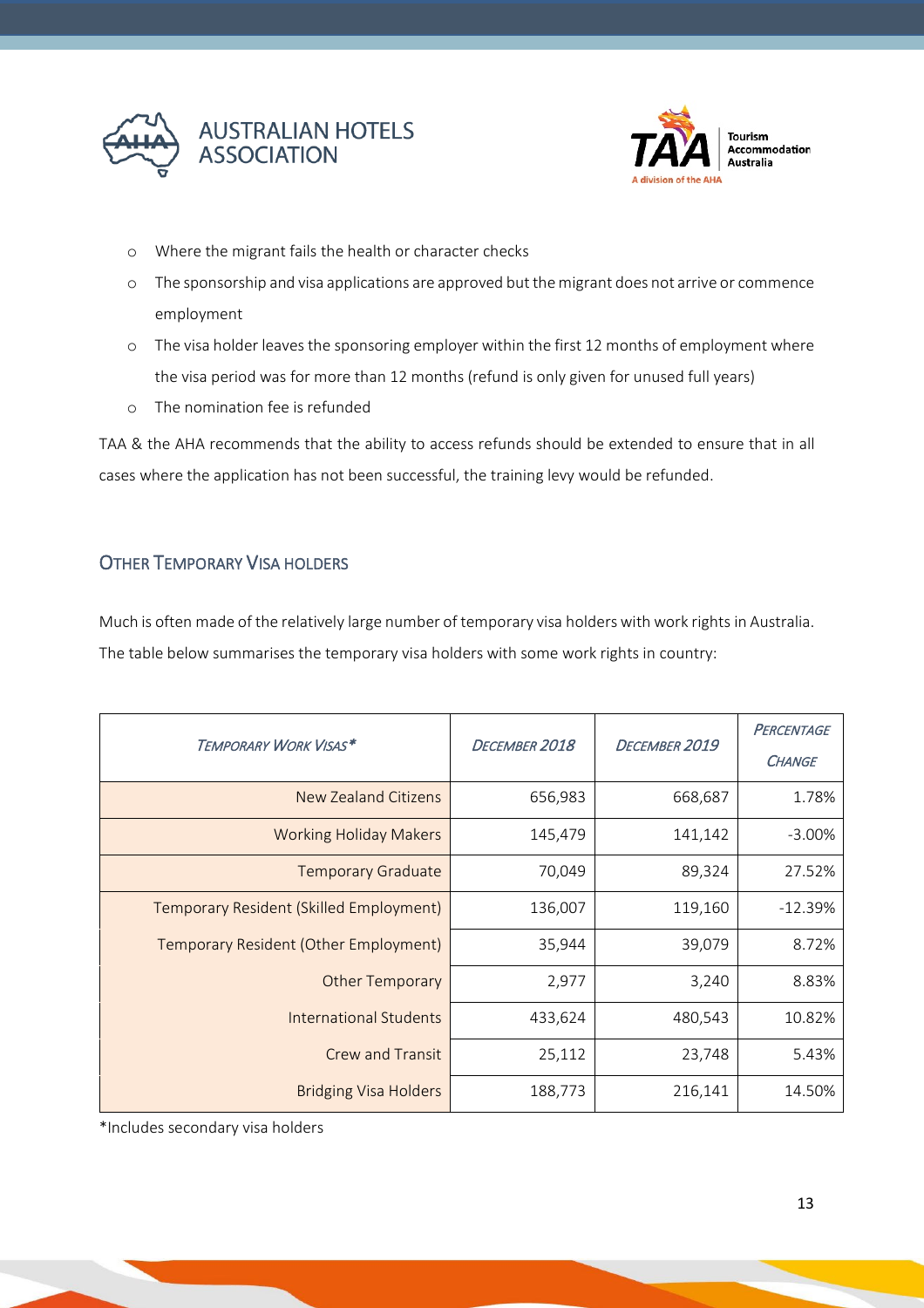



Tourism Accommodation Australia

Concerns fuelled by the quoting these "large numbers" of temporary visa holders are ill founded and lack an understanding of what makes up these numbers. The biggest component with work rights are New Zealanders. In this area of public policy, there appears to be no stakeholder suggesting that New Zealanders should not have full work rights. The controversial aspect of New Zealand migration appears to be more about people with criminal records being sent back to NZ or whether there are long term entitlements to welfare benefits.

International students and working holiday makers are other large components of the program, and it is worth making observations on each category. With the other large component, being bridging visas, these are people waiting for a visa decision so the situation for the migrant is more uncertain. Thus, even though they generally have work rights attached, their options for employment will often be impacted by this uncertainty.

#### <span id="page-13-0"></span>PERMANENT V TEMPORARY MIGRATION

One of the Committee's Terms of Reference is "whether permanent migration offers better long-term benefits for Australia's economy, Australian workers and social cohesion." We do not agree with the premise of this question as it implies that one has a greater priority than the other. Both permanent and temporary migration have an important role to play. Temporary migration, in particular temporary skilled migration, plays a useful role in providing a pathway to permanent migration as it allows both the migrant and the employer to assess the long-term fit, including from the migrant's perspective whether they feel comfortable within the broader culture and community that Australia offers. It is a shame that with the more recent changes to temporary skilled migration that many occupations have lost this important pathway to permanency.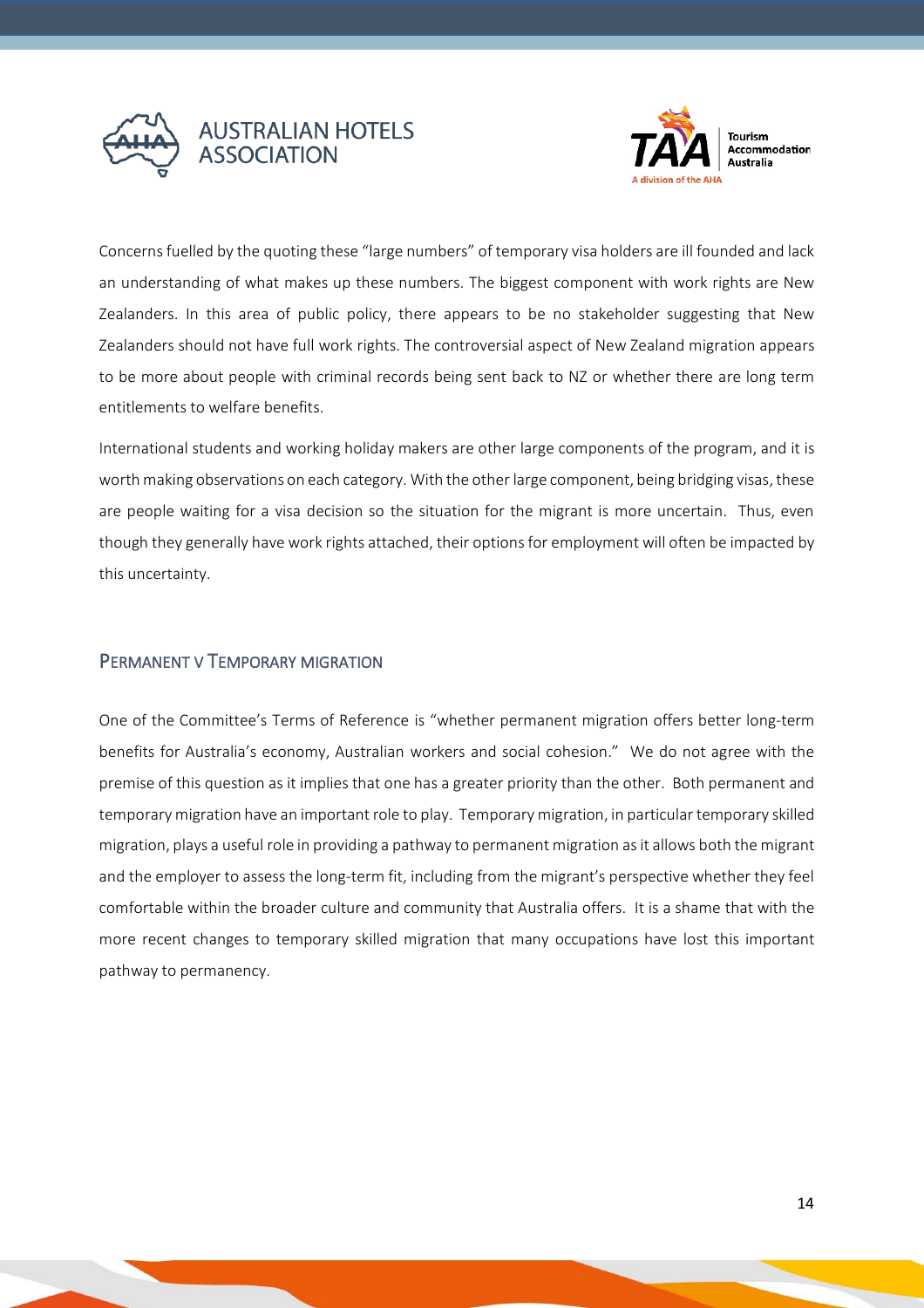



#### <span id="page-14-0"></span>*INQUIRY INTO 'UNLAWFUL UNDERPAYMENT OF EMPLOYEES' REMUNERATION'*

The current, Opposition initiated, inquiry of the Senate Economics Committee into 'Unlawful underpayment of employees' remuneration'[14,](#page-14-1) which has the following terms of reference is also relevant:

- o the forms of and reasons for wage theft and whether it is regarded by some businesses as 'a cost of doing business';
- o the cost of wage and superannuation theft to the national economy;
- o the best means of identifying and uncovering wage and superannuation theft, including ensuring that those exposing wage/superannuation theft are adequately protected from adverse treatment;
- o the taxation treatment of people whose stolen wages are later repaid to them;
- o whether extension of liability and supply chain measures should be introduced to drive improved compliance with wage and superannuation-related laws;
- o the most effective means of recovering unpaid entitlements and deterring wage and superannuation theft, including changes to the existing legal framework that would assist with recovery and deterrence;
- o whether Federal Government procurement practices can be modified to ensure that public contracts are only awarded to those businesses that do not engage in wage and superannuation theft; and
- o any related matters.

This is a well ventilated area, subject to independent recommendations, which are in the process of being implemented, and the community will see draft legislation very shortly (which will almost certainly be subject to a further inquiry through the Senate Education and Employment Legislation Committee).

Therefore, underpayments and breaches of workplace rights and conditions impacting on migrant workers are being examined and addressed through other avenues. We see no cause for additional examination or engagement with these considerations at this point through this Committee, and are

<span id="page-14-1"></span><sup>14</sup> [https://www.aph.gov.au/Parliamentary\\_Business/Committees/Senate/Economics/Underpaymentofwages](https://www.aph.gov.au/Parliamentary_Business/Committees/Senate/Economics/Underpaymentofwages)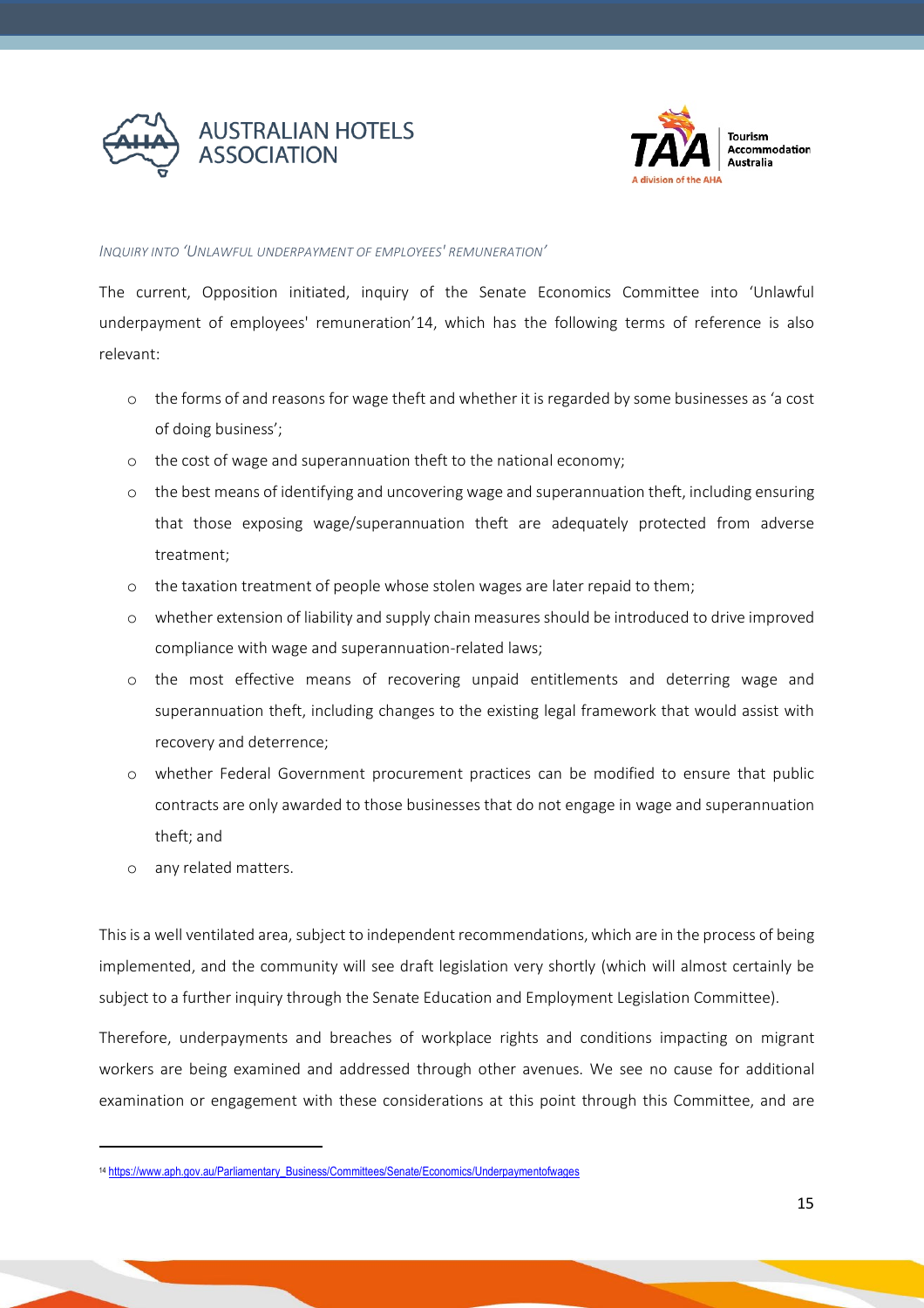



concerned at risks of ineffective or poorly directed efforts if these considerations are splintered into yet another inquiry and set of recommendations.

#### SUMMARY OF RECOMMENDATIONS

- o Create a clear pathway allowing Temporary Migration Visa holders to extend their visa terms
- o Maintain within the Australian Bureau of Statistics a current statistical list of occupations, known as ANZSCO, and immediately commence the next review, which is long overdue.
- o Enable pathways to permanency for temporary skilled workers for all skilled occupations and eliminate the differential between short term and long term temporary skilled workers.
- o Ensure visa fees and arrangements are internationally competitive.
- o Halve the skilling Australians fund levy and improve the refund policy.
- o Continue to promote international education and working holiday maker programs.

#### <span id="page-15-0"></span>**CONCLUSION**

A well-managed temporary migration system will facilitate Australia's economic recovery and prosperity and contribute to the success of our society as a whole. The high level of regulation in the system, along with important compliance monitoring and enforcement, is sufficient to limit overuse of the program in all but an isolated few occupations and sponsors. Yet, the 2017 changes resulted in the system becoming too expensive, inflexible and unresponsive, as well as overly complex thus effectively creating red tape and a disincentive to use the system. As part of Australia's recovery and for the rebuilding of our tourism and visitor economies our temporary migration system is critical.